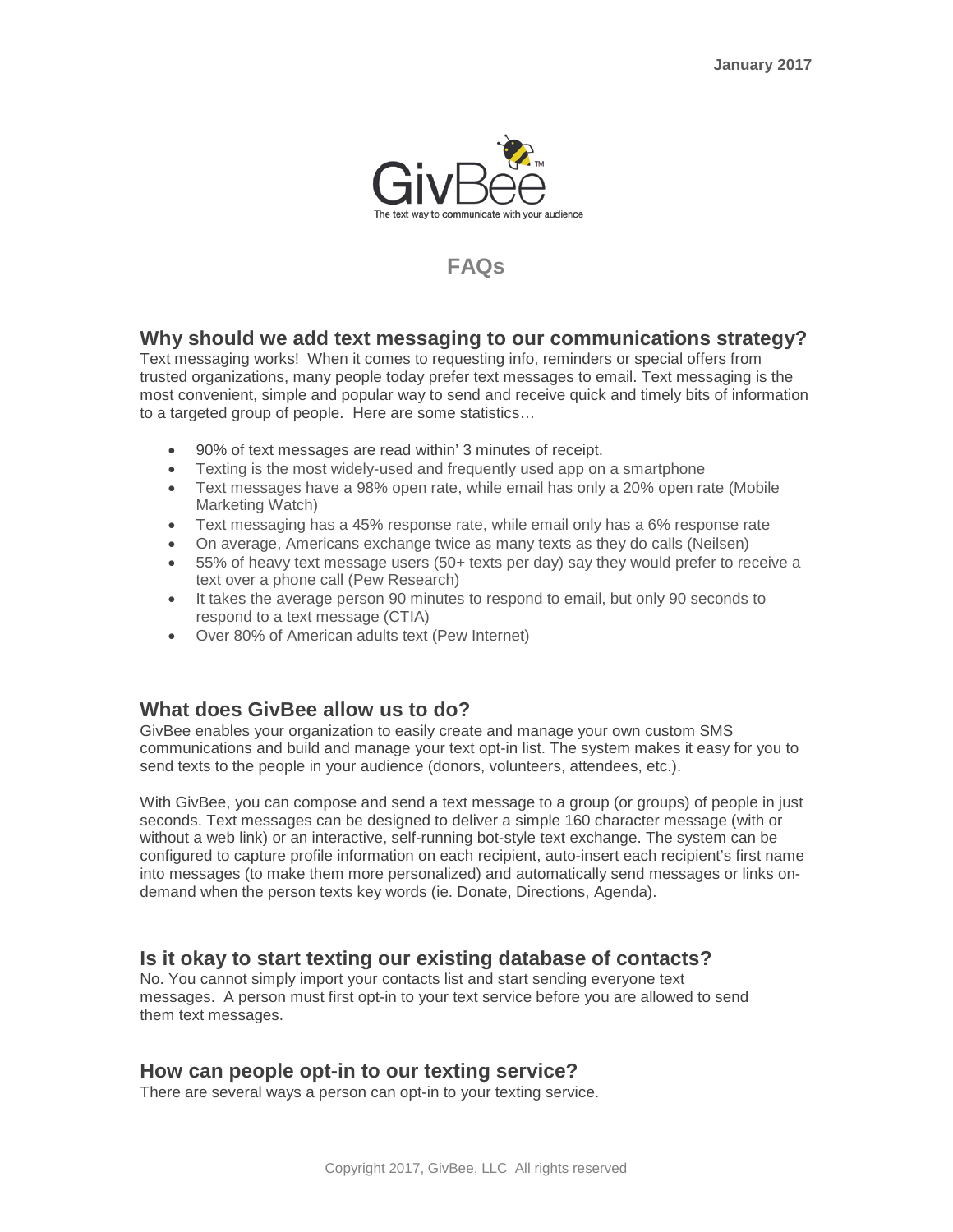**Self opt-in methods:**

- **By phone** Person texts your opt-in keyword to short code 444999
- **By web widget** Person submits their mobile number through a text widget on your website.

**Other opt-in methods** (a person within your organization adds a person to your opt-in list with their explicate permission):

- **Online or paper form** Person ticks a box on a form "Check this box to opt-in to our texting service. Up to 3 msgs/month. Msg and Data rates apply. STOP to quit."
- Email Person requests/confirms opt-in via email. "Please add me to text service."
- **Verbal permission** During event checkin or phone call, your staff member asks, "Can we add you to our text service?" The person gives permission.

## **How should we utilize a texting system like GivBee?**

There are probably dozens of ways your organization can use GivBee to simplify communication, increase participation, and get people to take action. It is up to you to decide how and where to focus first.

This whiteboard exercise can help you figure out where to start:

- 1. First, write down all categories of people to whom you currently send emails or try to connect with via social sites (eg. donors, volunteers, students, customers, staff, attendees, chaplains, parents, teachers, etc.)
- 2. Beside each group name, list out the types of communication you send them (invitations, donation appeals, news, reminders, call for volunteers, special offers, discounts, inspiring stories, calendar of events, last minute reminders, videos, links to forms, alerts, prayers, contests/sweepstakes, meeting minutes, real-time event information, instructions, etc.)
- 3. Now, add a checkmark next to each content type where you see text messaging as a better or complimentary means of communication -- keep in mind that texts are usually easier to setup and send, get much higher 'read' rates and higher response-rates.

Your narrowed list should reveal your top candidates for both audiences and content. To refine your strategy, think about the kinds of text message content each group would prefer to receive in as text messages and consider what would make people take the step of opting-in.

## **What are some effective strategies for getting people to opt-in?**

Here are some opt-in strategies that other organizations have used to great success…

- **1. Opt-in people as they register/check-in for events** Build the 'opt-in' option into your registration process and explain why they should opt-in.
- **2. Offer cool giveaways/opportunities/content "for opt-ins only"** Special promotions: **"***Are you part of our text service? You can get \$5 off*." At an event: "*To be eligible to win this signed guitar join our texting service tonight!" "When you join our text system, you get early-bird access to XYZ. Here's how…"*
- **3. Conduct opt-in campaigns via your other communication systems (email/social) –** Use your other outreach systems to explain your texting service and the benefits of opting-in. Make opt-in instructions clear and easy (include a link to a widget).
- **4. Make the text opt-in part of other sign up processes or purchase processes (membership/volunteering/classes/tickets)** – Explain why it's important for them to also join texts. Opt-in each person as part of a specific texting group (eg. volunteers) and remember to utilize texting for that group when it makes sense.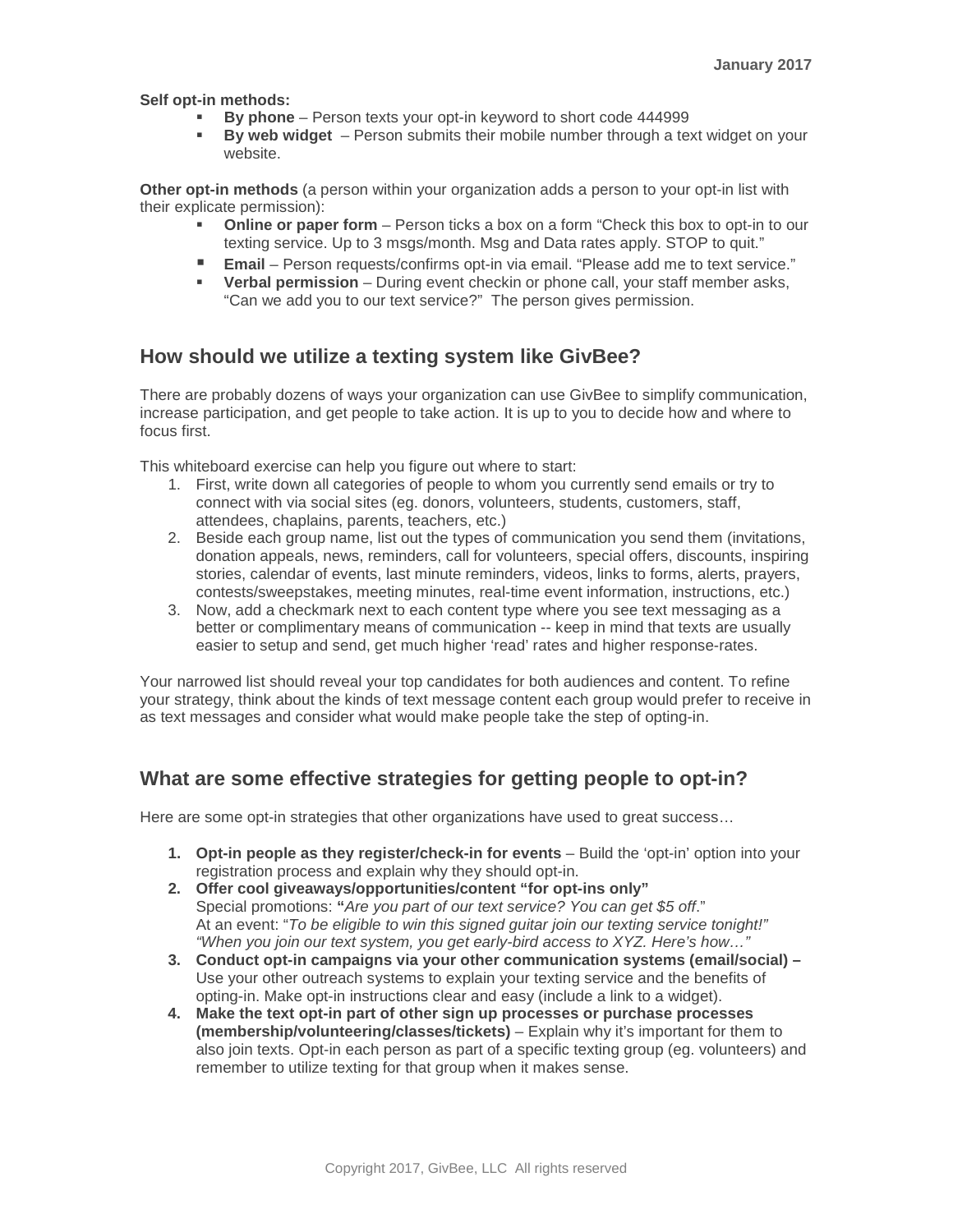Will you use GivBee for communication with class members or event attendees? If so, use words like "Highly recommended…" next to the opt-in wizard on your sign up page. After all, if the person is not opted-in to the right text distribution list, they are going to miss important messages fro you.

#### **Is my opt-in keyword case sensitive?**

No. Your opt-in keyword is not case sensitive. However, when you display your opt-in call to action on digital or print media, it is best practice to show the opt-in keyword in all caps and quotes. Like this: **Text "ZIP" to 444999.**

#### **How can we edit our opt-in confirmation message?**

By default, your Opt-In Confirmation message looks like this:

"You have joined {{ORGANIZATIONNAME}} text service. Up to 3 msgs/mo. Msg&data rates may apply. Reply HELP for help, STOP to cancel. Text YES to continue."

A person with GivBee, can make slight adjustments to the opt-in message for you but the basic elements of the opt-in message must remain intact. Contact Mike at this email if you need to make a change: Mike@givbee.com.

#### **How can people opt-out?**

A person can instantly opt-out simply by texting the word **"STOP"** in the text thread**.** 

If you want to remind people how they can opt-out from your text service, add the instruction "STOP to quit", in the message.

You can also manually remove a person from your GivBee service by clicking the Manage Opt-in List button, searching for the person by mobile number, email or name, then clicking the delete icon.

#### **What time of day is best for sending texts?**

10am – noon and 3pm-5pm are often the best times for sending texts. However, the best time for sending your message depends heavily on your target audience and the content/context of the message you're sending. It's usually a bad idea to send texts early in the am, late at night and during dinner.

#### **Tell me about text-based donations.**

Text-based giving is a convenient, alternative way to give for donors.

The potential for fundraising via text is in direct proportion to the size of your opt-in list and how it is promoted. Your best bet is to work hard on getting people to opt-in to your text service and try to segment people into groups (via widget and import) so your appeals can be targeted and timely.

Whether or not people follow through with a text-based donation depends on a number of factors…

Is your donation web form simple and mobile optimized? Is your appeal timely/compelling?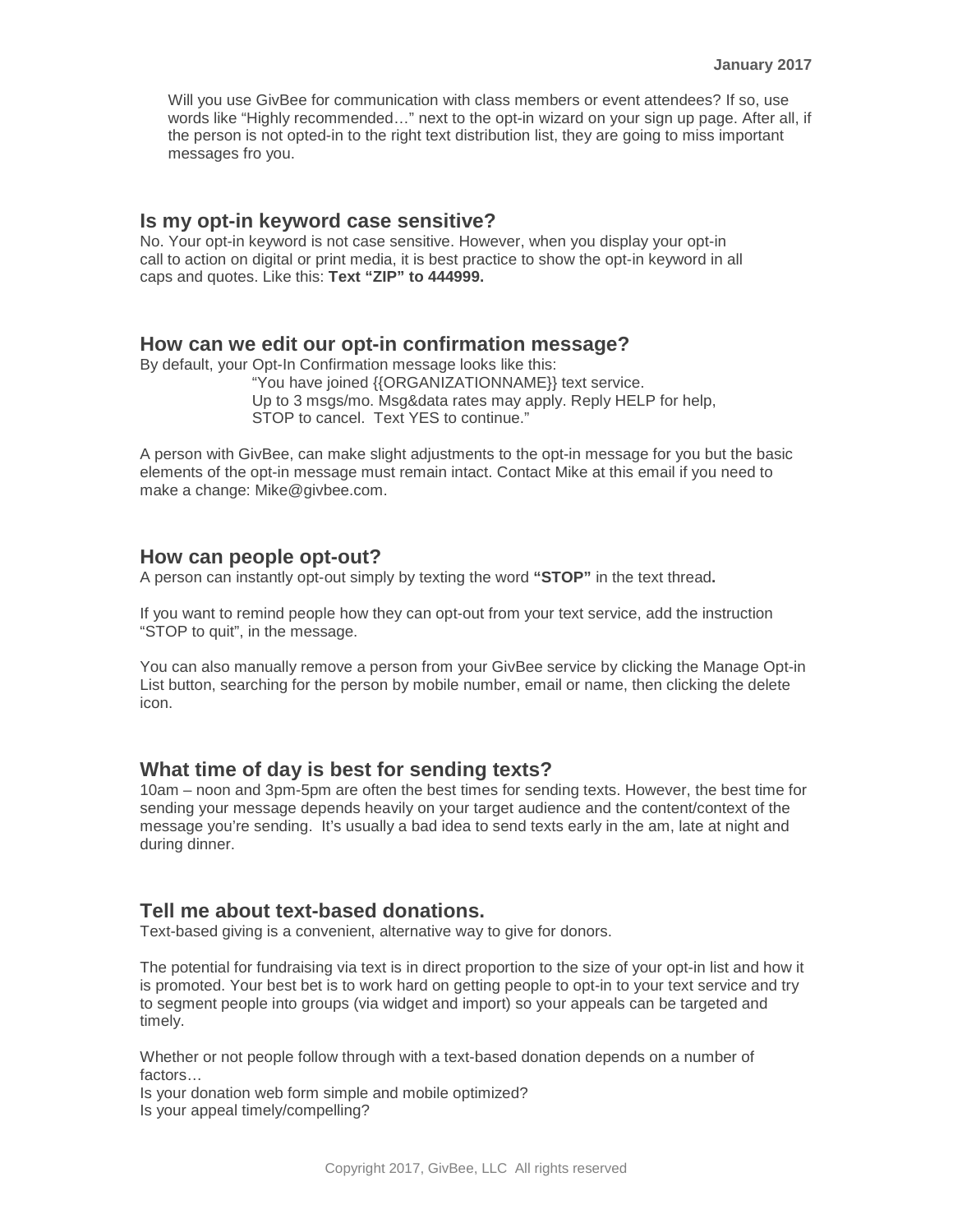Is you audience already opted in? If so…you can push a message to them. If your audience is NOT opted in --- what is the best way to convince them to opt-in?

#### **How is GivBee text-based fundraising different than other text-to-give systems?**

GivBee is a text-based communication system with tools for conducting fundraising campaigns (donate and pledge) via text.

Text-to-Give systems are strictly limited to fundraising – the donor texts a number (usually 5, 10 or 20) to a short code and that amount is donated (charged to their phone bill).

Here are other ways GivBee is different from text-to-give systems:

- Your GivBee account is integrated with your NeonCRM account.
- Engaging a text-to-give system is very costly.
- With GivBee, donors can give any amount they want (not a fixed \$5, \$10 or \$20)
- With GivBee, donations are NOT charged on the donors phone bill. Instead, the donor makes a donation via your webpage or a custom PayPal payment page.
- Donations made with GivBee go to your organization directly. It can take months to receive funds through text-to-give systems.
- GivBee does not collect a percentage or charge fees for donations.
- With GivBee, you have permission (and tools) to continue to reach donors via text.
- Donor contact information and texting data belongs to you.

#### **Can text messages be personalized with the person's first name?**

Yes. GivBee can be set up to insert a recipient's first name into a message if his/her first name is in the database.

Here is how to personalize a text message:

- 1. Click the Edit Message button next to the message you want to personalize.
- 2. Insert your text cursor into the message box where you want the person's first name to appear (usually after the word "Hi")
- 3. Click "Insert a Variable"
- 4. Choose "First Name" from the options.
- 5. {{FirstName}} will be inserted into the message where your cursor was positioned. When your text message is sent to a recipient, their name will appear in the message if their name is found in the database.

A message written like this:

Hi {{FIRSTNAME}},

Our big gala is just around the corner. As a member of our text service, you get \$10 off the price of admission. Reply NEXT for a code.

Will appear like as a text message:

Hi Robert,

Our big gala is just around the corner. As a member of our text service, you get \$10 off the price of admission. Reply NEXT for a code.

#### **Why should we use web widgets?**

1. Widgets make it quick and easy for web visitors to opt-in to your text service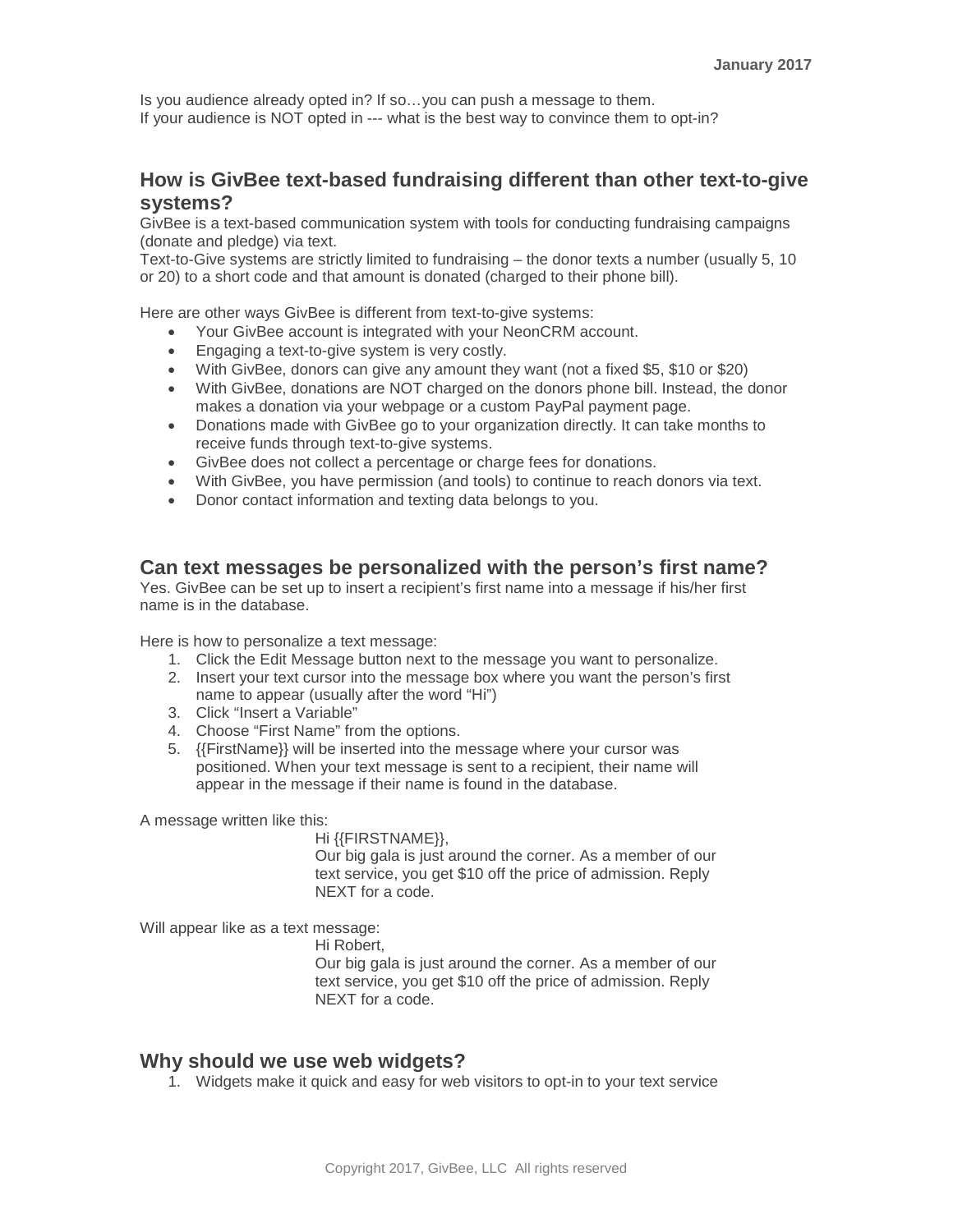- 2. Widgets make it easy for people to access specific content or user experiences (Donate, Get directions, Get texts for this upcoming event, Take a quick survey, Enter to win!, etc.)
- 3. Widgets make it easy web visitors to join a specific "text distribution list" within the system (eg. Enter your number into this widget to receive texts on our upcoming classes.)
- 4. Widgets make it easy for your staff members to opt-in people during phone conversations and live events (via iPad, phone or PC) - "May I add you to our texting service?" If he/she says "Yes", then the staff member simply uses the widget.

## **Please share texting best practices.**

- When writing your call-to-action, use this format: Text "KEYWORD" to 444999
- *Practice respectful texting by* living up to your frequency commitment (ie. up to 3 messages/month)
- With opt-in information, always include your opt-in language: "Up to 3msgs/month. Msg and Data rates may apply. Help for help. Stop to quit."
- Test your messages on your own phone before hitting 'send' to a list.
- Consider the time of day before hitting SEND (not too early, or too late)
- Don't wait too long to opt-in new opt-ins. If a person opts-in to your texting service by giving their permission by phone or email or a registration form that is not auto-opting them in, don't wait to long to actually execute the opt-in. You want to sign them up while it is fresh in their mind and the timing is relevant. If you wait too long, they may have no memory of when or why they joined your text service...worse-yet, they mistake your opt-in message for spam…and your NEVER want that.
- Always promote safe and responsible texting.
- Write your messages in a friendly tone not too formal.
- When possible, insert the text "Reply STOP to quit" into your push messages, to remind people how to opt-out and to keep your opt-in list up-to-date.
- Strike a balance Mix special value and/or fun content with donation appeals
- Optimize your web forms (ie. donation page) for the best possible mobile experience
- Create and leverage the power of targeted distribution lists (General, Donors, Volunteers, Staff, Alumni, etc.). Don't send every messages to recipients for whom the information is not relevant.
- Review your initial opt-in greeting message regularly. Is it current?
- When possible, include info about your policy/philosophy "We do not bombard our opt-ins with messages and we never give out your number!"
- Tell people about your content when they opt-in "We send texts about..."
- Optimize your payment web page for mobile users needs to be easy to navigate on a phone and as few fields as possible.
- Convert embedded links (eg. donation URL) into shorter link using short link services such as bitly.com
- Don't make every one of your texts about donating. Mix it up with content that make people click through to learn more about the great things you're doing or events on your calendar.

## **Can you share some other marketing/promotion strategies?**

- Texting campaigns work best when they are part of a larger strategy. For maximum punch, coordinate texting with your other efforts: Twitter/Facebook/Instagram), email campaigns, blogs, signage
- Incorporate your texting call to action on all of your website, ads, literature, PR, articles, etc. -- Text "ABC" to 444999
- Give your audience compelling reasons to join. Ask yourself "What would make me agree to join?"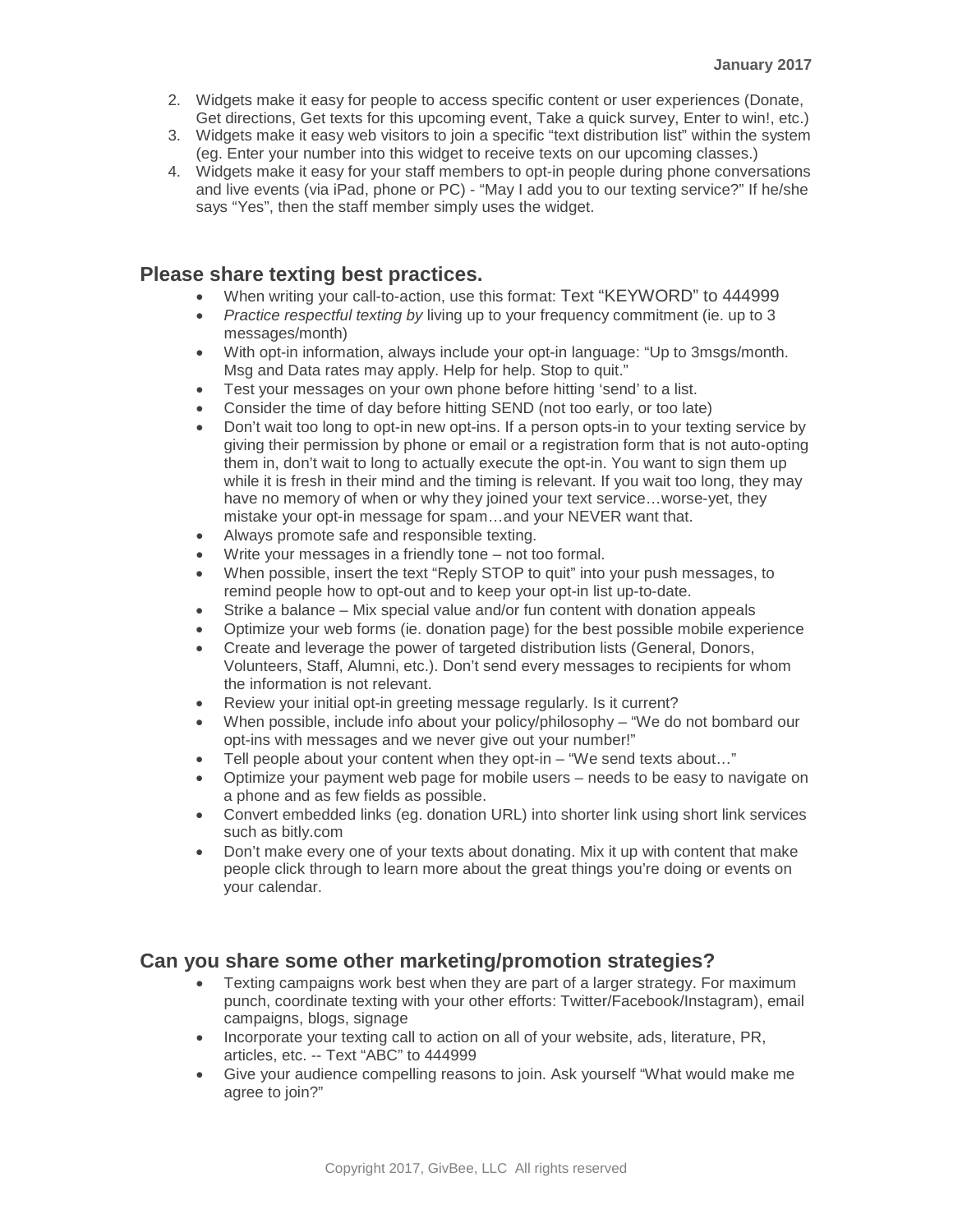- If you're doing a TV or radio spot...your text call to action can be easier to remember than your URL or phone number.
- Get creative and run different 'promotions' for joining throughout the year
	- o "Join our text service now to win a pair of season tickets giveaway this weekend!"
	- o "Opt-in today at this event for a chance at this signed guitar!"
	- o "Opt-in for a discount on your next class!"

#### **Can you explain what widgets are for and what we can do with them?**

#### **GivBee provides two types of widgets:**

- 1. **Opt-in Widget** (found in the gray area) works like this:
	- 1) Person submits their phone number
	- 2) Person receives the opt-in confirmation
	- 3) Person texts "YES"
	- 4) Person receives your opt-in greeting message.

**Use the Opt-In Widget** when you want your page visitors to be funneled through your opt-in greeting message and don't need to add the person to a specific "group".

- 2. **Text Message Widget** (found in the blue area) works like this:
	- 1) Person submits their phone number
	- 2) System checks to see if the person is already opted-in.
		- a. If the person IS already opted-in, the message assoc. to that widget is sent.
		- b. If the person is NOT already opted-in, the system first sends opt-in message, then sends the message assoc. to that widget.

**Use the Text Message Widget** when you want to deliver a message on a specific topic or action and/or want to add people into a specific distribution list "Contact List". Examples of Text Message widgets:

- "Donate by text" widget on the donation page.
- "Volunteer by text" widget on your volunteer page.
- "Let us text you info on a specific topic" widget on the landing page for that topic
- "Get Event Texts" widget on a page for your upcoming event.

## **When should we ask for name and email address in the widget?**

Capture the name, email and other profile information via a widget when you want to identify the person and their text activity by more than just their mobile number.

Widgets are a simple way to capture user profile information too – instead of having people enter their name and email by text response.

## **Can we add a widget to our Facebook page?**

Widgets cannot be embedded into your Facebook page but you can point to your widgets from your Facebook page by posting a link.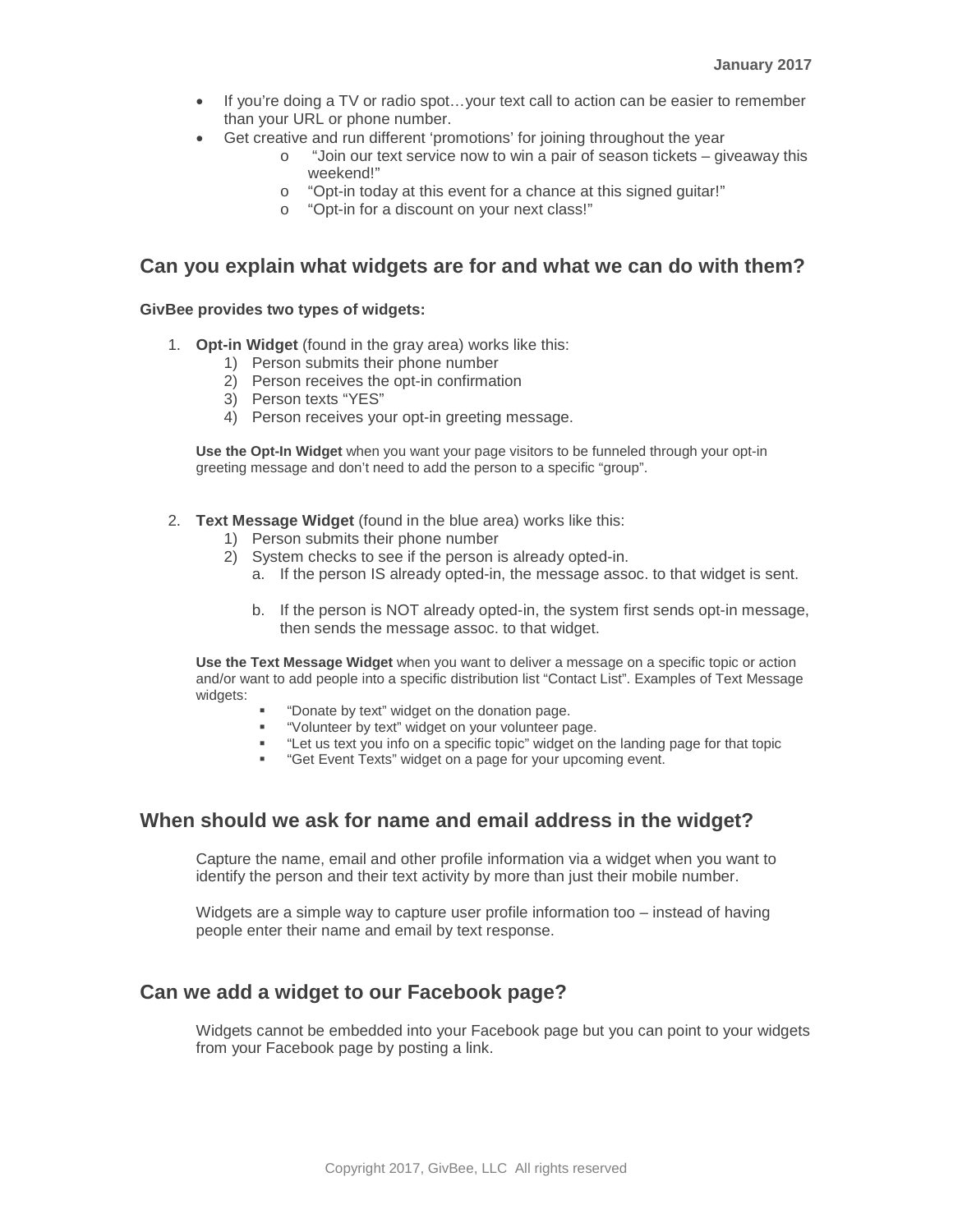## **Beyond fundraising, how else can we use this texting tool?**

GivBee users are doing all kinds of creative things with the tool. Here is a list of some we know about...

- Send Reminders and Invitations
- Streamline Event Communication with attendees, exhibitors, staff
- Share news and info with members of a class
- Communicate with internal teams such as staff, volunteers, sales
- Send coupons, discounts, offers
- Sell tickets
- Conduct polls surveys and quizzes
- Run giveaways, sweepstakes, contests
- Conduct text-based walking tours and treasure hunts
- Deliver alerts

#### **What is the fastest way to grow our opt-in list?**

- 1. Make opt-in part of other 'sign-up' processes (Events, Volunteering, Training)
- 2. Conduct fun, compelling contests or giveaways, deals, etc.
- 3. Build it into all of your existing promotions (Social, Email, Print, PR, word of mouth, snail mail, Radio, TV) and give the viewer a compelling reason to join.

#### **Can I use GivBee as a way to communicate with our internal teams?**

Yes. Several GivBee clients use the system to send reminders and news to their internal teams such as "Staff" or "Board of Directors" or "Volunteers".

With GivBee, team managers don't have to use their personal phone number and recipients don't have to suffer through the "reply to all" issue that is so common with group texts.

# **What is the Groups (Contact Lists) feature and how do I use it?**

The Groups feature enables you to organize your opt-ins (contacts) into targeted lists.

By creating Groups, you can send messages to people based on their role, category or interest.

A contact can be added to multiple Groups. But if you send a text message to multiple groups, any contact who appears on multiple selected groups will still only receive the message one time.

In GivBee, click the Manage Groups button to see your list of Groups. Then, click the Group name to edit (delete, add) the members of the group.

*Note: When a person opts-out of your text service, they are also removed from all Contact Lists.*

## **What are Activity Reports and how do I use them?**

Activity Reports are auto-generated contact lists based on text message interaction. People are added to Activity Reports when any of these occur:

1. You send them a text message (using the Preview & Send tools)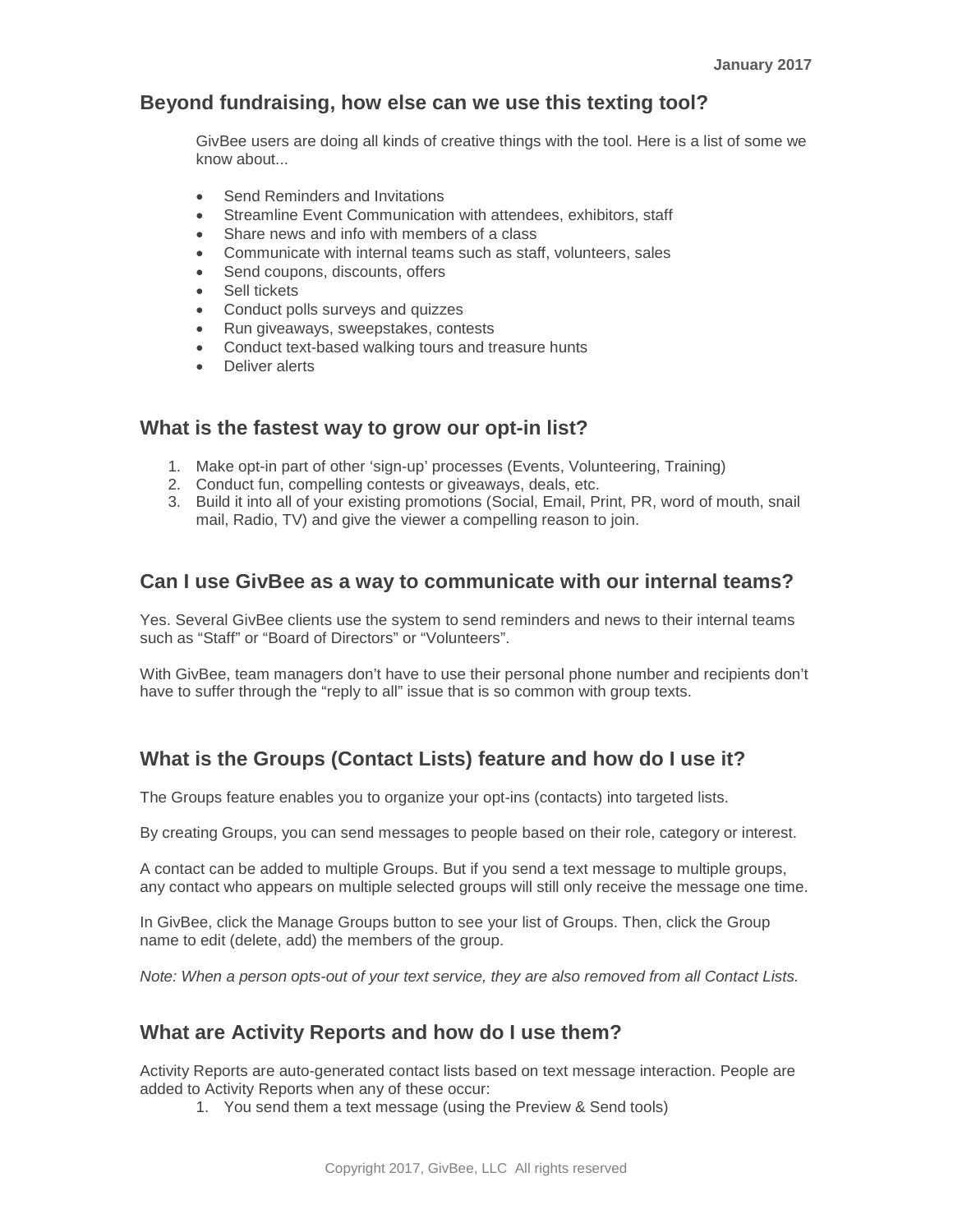- 2. They enter their mobile number into the widget associated to the text message
- 3. They text the shortcut keyword for the text message (eg. DONATE or VOLUNTEER)

An Activity Report is basically an auto-generated list of contacts that is created when people interact with text messages within your system. So, if you want to send a text message called "Gala Thank You" to the people who attended your Gala and you had the foresight to "opt-in" people to your text service by using a widget tied to a "Gala Welcome" message…when it comes time to send the thank you message, you can check the box for the "Gala Welcome" Activity Report

*Note: When a person opts-out of your text service, they are also removed from all Activity Reports.*

## **What should I write in my opt-in greeting message?**

The Opt-In Greeting message is the message sent to the person's phone when they first text your opt-in keyword, then reply "YES". To edit the message click "Edit this Campaign" button on the main GivBee screen.

Here are some ideas for the opt-in greeting:

- **Keep it simple and general** "Thanks for joining! On occasion, we will text you…"
- **Include a menu of shortcut keywords** Thanks for joining. Text any of these words to access these options…PLEDGE to make a pledge. VOLUNTEER to donate your time.
- **Donate up front** Thank you for joining! Tap here to make a donation: URL.
- **Collect profile info by using an Inspire & Engage type of message experience** "What is your name?" Bob. "What is your email?" [Bob@yahoo.com](mailto:Bob@yahoo.com) etc.

## **How can the texting service be used for our events?**

- 1. Promote an upcoming event by sending a reminder in the days leading up to the event "Don't forget, the big day is this Friday! We can't wait to see you!"
- 2. Consider offering the people on your text opt-in list a special discount or potential prize if they "Register now by tapping here".
- 3. Track it! Set up a special redirect page on your site and/or text coupon code for those who respond to a text message registration.
- 4. When event registrants opt-in to texting, save them into an event-specific text group so you know where they came from (widgets can accomplish this).
- 5. "Pledge by text" may work better than "donate by text" because it can be much quicker than filling out a form. Speaker: "Let's all make a quick pledge right now! 10 seconds is all it takes!"
- 6. Utilize texting to streamline communication with diff groups (event attendees, staff, volunteers). Communicate before, during and after the event.
- 7. Familiarize yourself with the Event Thermometer tool.
- 8. Send event follow ups "Click here to see the great photos: *link*" or "We fell short of our goal. Will you please help us get there. Click here to donate now: URL "
- 9. Be realistic. Mobile-based donations are usually one of many donation options at an event and other ways to are more immediate.
- 10. If a speaker is making a fundraising appeal…he/she needs to do it deliberately by taking a long pause…asking people to take out their phone. Give them time. Show the instructions on a screen.
- 11. Party goers who are having fun need to be persuaded to take the time. Show the simple instructions on a big screen. Quick mentions will fail every time.
- 12. Pledging requires follow up. This can first be done by text "Thank you for your pledge last night. Click here to turn it into a donation."
	- Have a cool giveaway for your event? Run a text based Raffle! "For your chance to win this cool item, join our text service and follow the prompts…" Or "Be entered to win this XYZ by texting KEYWORD to 444999 by 10pm."